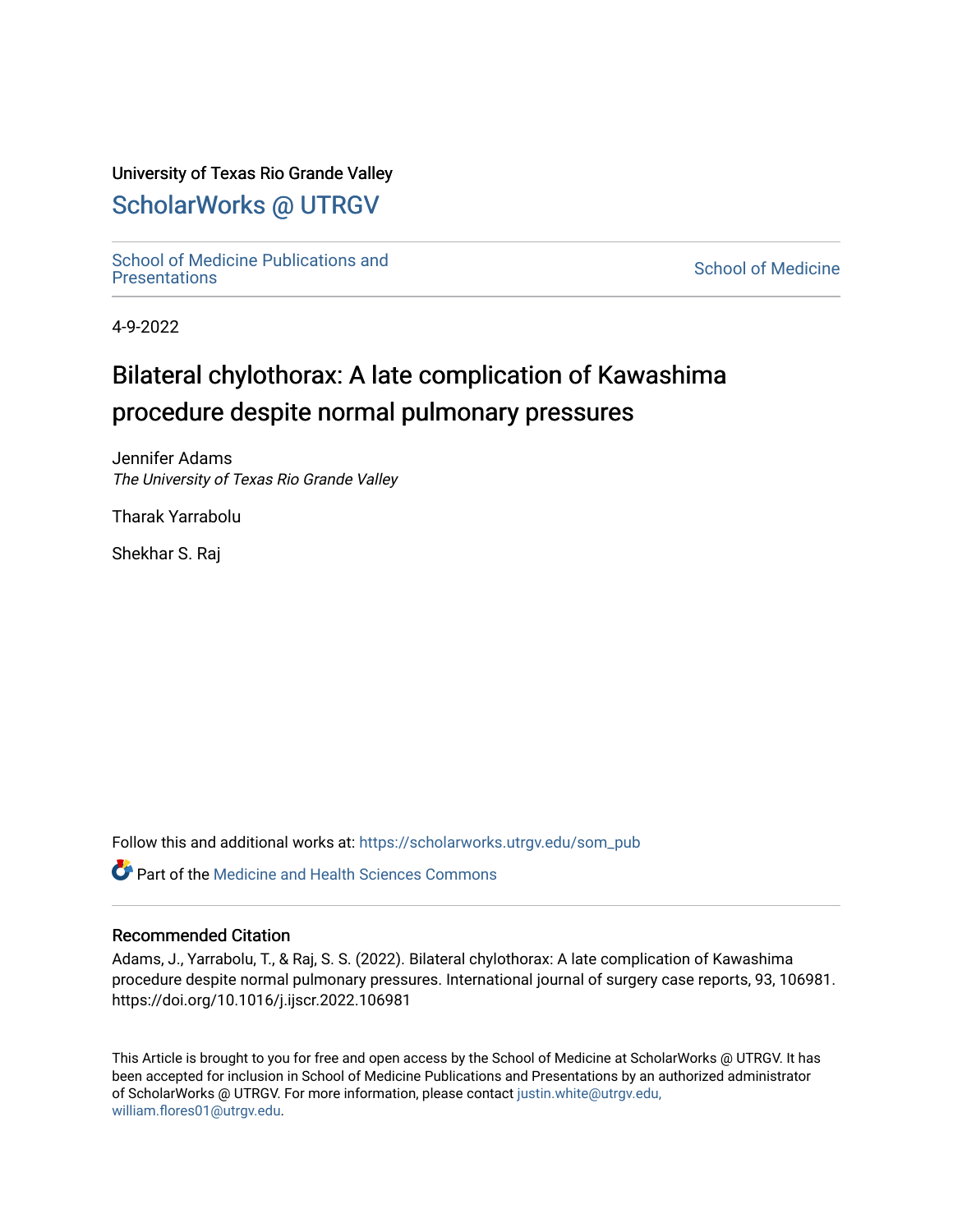

Case report

Contents lists available at [ScienceDirect](www.sciencedirect.com/science/journal/22102612)

International Journal of Surgery Case Reports



journal homepage: [www.elsevier.com/locate/ijscr](https://www.elsevier.com/locate/ijscr)

## Bilateral chylothorax: A late complication of Kawashima procedure despite normal pulmonary pressures

## Jennifer Adams<sup>c,\*</sup>, Tharak Yarrabolu<sup>a</sup>, Shekhar S. Raj <sup>b</sup>

<sup>a</sup> *Department of Pediatrics, Section of Pediatric Cardiology, Driscoll Children's Hospital, 3533 South Alameda St, Corpus Christi, USA* 

<sup>b</sup> *Department of Pediatrics, Section of Pediatric Critical Care, Driscoll Children's Hospital, 3533 South Alameda St, Corpus Christi, USA* 

<sup>c</sup> *University of Texas Rio Grande Valley - School of Medicine, 1201 W University Dr, Edinburg, TX, USA* 

#### ARTICLE INFO

*Keywords:*  Chylothorax Cardiac surgery Congenial heart disease Post operative complications Kawashima procedure Bidirectional glen procedure

#### ABSTRACT

*Introduction:* Chylothorax, a relatively rare congenital heart disease early postoperative complication, is occurring more frequently due to complexity of cardiac surgeries. *Presentation of case:* We present a 9-month-old boy who had hypoplastic left heart (HLH) syndrome with interrupted inferior vena cava (IVC) and bilateral superior vena cava (SVC) palliated with left sided modified Blalock-Taussig (MBT) shunt during neonatal period and second stage palliation with left sided bidirectional glen (BDG) procedure and right sided Kawashima procedure develop bilateral chylothorax two weeks after discharge. *Discussion:* This is the first reported case in the literature of a patient who developed chylothorax with relatively low Fontan systemic venous pressures after a Kawashima procedure. Clinically important chylothorax may be a

marker of poor long-term outcomes, demonstrating an inability to handle overwhelming lymphatic congestion. *Conclusion:* Early diagnosis of chylothorax in complex cardiac surgeries may permit successful conservative management.

#### **1. Introduction**

Chylothorax after cardiac surgery is a known complication and its incidence is around 2.8% [\[1\],](#page-3-0) 9.2% in high- risk patients [\[2\]](#page-3-0). Chylothorax is an early postoperative complication with median time to diagnosis of 6 days [\[3\].](#page-3-0) Common etiologies are injury to thoracic duct, high central venous pressure, or presence of thrombus in Superior vena cava (SVC) system [\[1](#page-3-0)–3]. Our patient developed chylothorax following left sided bidirectional glen and right Kawashima procedure with multiple interesting features. Chylothorax happened late in the post operative period after patient was discharged home from the hospital. Effusions were large and occurred in the absence of high venous pressures or thrombus in the SVC system and were resolved with conservative management. This work has been reported in line with the SCARE 2020 criteria [\[9\]](#page-3-0).

#### **2. Presentation of case**

Our patient is a 9-month-old boy with complex cyanotic congenital heart disease including hypoplastic left heart (HLH), double outlet right ventricle (DORV), interrupted inferior vena cava (IVC), bilateral

superior vena cava (SVC), mitral valve atresia and pulmonary stenosis. Patient has confirmed diagnosis of heterotaxy syndrome with left atrial isomerism, an interrupted inferior vena cava with azygos continuation. Family history and medication history is noncontributory. At 10 days of age, patient had palliation with left sided modified Blalock-Taussig (MBT) shunt with 3.5 mm Gore-Tex graft. At 8 months of age patient had cardiac catheterization to evaluate for bidirectional glen (BDG) procedure. The patient's hemodynamics data and cardiac anatomy are shown in [Fig. 1](#page-2-0).

One week after cardiac catheterization, he underwent second stage palliative cardiac surgery of takedown of left MBT shunt, right sided Kawashima procedure, left sided BDG, right pulmonary arterioplasty and atrial septectomy. Cardiopulmonary bypass time was 174 min with aortic cross clamp time of 106 min. His Glen pressures during post operative periods were 9 to 10 mm Hg. Patient was discharged home on postoperative day 5. Three days after cardiac surgery in outpatient setting, patient was asymptomatic and  $SpO<sub>2</sub>$  on room air was 92%.

Fifteen days after cardiac surgery, patient developed tachypnea, cyanosis, SpO2 of 75%. Chest X-ray showed bilateral plural effusions with right side predominance and worsening of pulmonary opacification ([Fig. 2](#page-3-0)). On arrival in PICU, oxygen saturation was 80% with high-flow

\* Corresponding author. *E-mail address:* [Jennifer.adams01@utrgv.edu](mailto:Jennifer.adams01@utrgv.edu) (J. Adams).

<https://doi.org/10.1016/j.ijscr.2022.106981>

Available online 28 March 2022 Received 13 February 2022; Received in revised form 15 March 2022; Accepted 24 March 2022

<sup>2210-2612/© 2022</sup> The Authors. Published by Elsevier Ltd on behalf of IJS Publishing Group Ltd. This is an open access article under the CC BY-NC-ND license [\(http://creativecommons.org/licenses/by-nc-nd/4.0/\)](http://creativecommons.org/licenses/by-nc-nd/4.0/).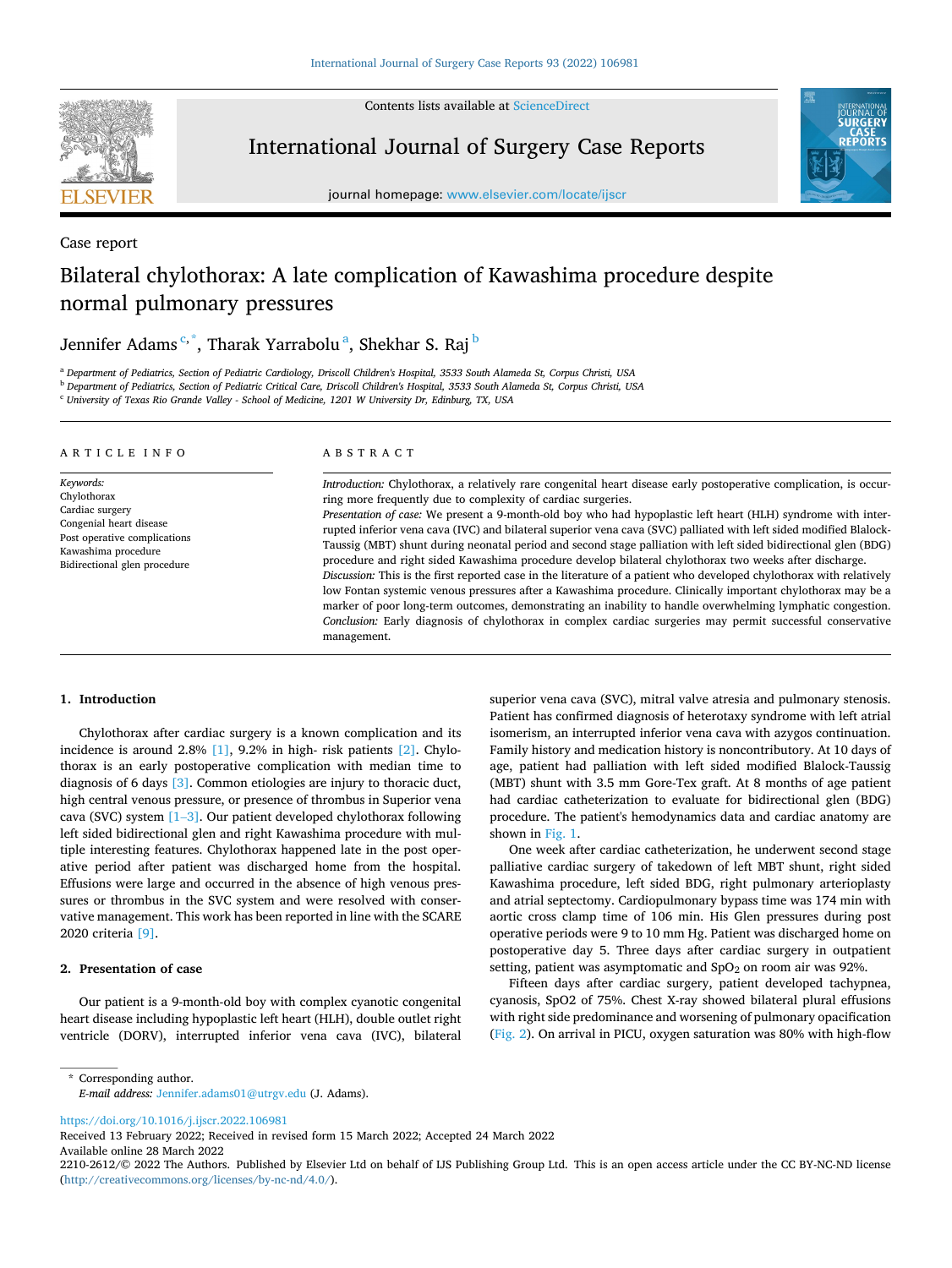<span id="page-2-0"></span>

**Fig. 1.** Cardiac diagram showing anatomy, oxygen saturation and pressures. Numbers indicate systolic/diastolic and mean pressures in mm Hg. Circled numbers indicate oxygen saturations.

A: Right atrium. B: Right and left superior vena cava (SVC). C: Right and left pulmonary arteries. D: Ascending aorta. E: Main pulmonary artery. F: Absent inferior vena cava (IVC). G: Vertical vein draining into right SVC.

nasal cannula at 10 lpm. Right side chest tube was placed and 500 ml of chylous pleural fluid was drained with significant improvement in respiratory symptoms. Pleural effusion analysis revealed elevated Triglyceride (TG) level (864 mg/dl), protein level (3 g/dl), LDH of 210, confirming chylothorax. Left sided chest tube was placed next day draining 110 ml of fluid and chest tube additionally drained 55 ml of fluid over next 24 h. The procedures were performed by the on-call intensivist. Internal jugular ultrasound ruled out evidence of clot. Patient was initially managed with low fat diet (Enfaport™, Mead Johnson nutrition, Evansville, IN. USA), diuretics, empiric sildenafil with partial improvement then maintained on total parenteral nutrition and octreotide infusion for complete resolution.

A significant reduction in pleural output was noted. With continued improvement the chest drain was removed at day 10 which allowed for incremental reduction of octreotide therapy and establishment of a lowfat oral diet and close observation for rebound chylous accumulation. Patient at one week follow-up in outpatient setting by pediatric cardiologist showed no recurrence of pleural effusion. He was found to be stable with appropriate growth and oxygen saturations. At the time of this writing, he continued to have a gastrostomy tube but had begun supplementing tube feeds with oral feeds which he tolerated well.

#### **3. Discussion**

The Bidirectional Glenn (BDG) procedure, which creates an anastomosis between the superior vena cava (SVC) and ipsilateral pulmonary artery (PA), is the second stage of repair in Fontan completion indicated for patients with anatomic or functional single ventricle. The Kawashima procedure is similar to BDG but adapted for interrupted inferior

vena cava (IVC) anatomy. The Fontan, which is the final procedure in the series, connects the IVC to the PA. Patients with interrupted IVC will have a Fontan-like circulation after undergoing the bidirectional Glenn/ Kawashima due to the influx of splanchnic venous blood from azygous circulation. Chylothorax is less likely to occur after BDG (2.2%) compared to post-Fontan (12%) due to relatively lower postoperative systemic venous pressure [\[4\]](#page-3-0). Reported complications from the Kawashima procedure in the literature include severe cyanosis secondary to anomalous systemic venous return or unrecognized congenital portosystemic venous connections [\[10\]](#page-3-0).

This case is unique in that it is the first documented case chylothorax after the Kawashima procedure despite the presence of relatively low Fontan systemic venous pressures.

The mechanisms of chylothorax after cardiac surgery can be due direct trauma to the lymphatic vessels, less commonly secondary to central venous hypertension after cavopulmonary connection [\[5\]](#page-3-0). Relatively good lymphatic blood flow is maintained at a systemic venous pressure *<*15 mm Hg [\[6\]](#page-3-0) and an animal study also has shown preserved thoracic lymph flow at relatively high systemic venous pressures [\[7\]](#page-3-0). Lymphatic abnormalities are also common in children with single ventricle physiology with palliative surgeries [\[8\].](#page-3-0) This evidence indicates that development of chylothorax after cardiac surgery is multifactorial. It is difficult to predict which patients develop chylothorax after high-risk cardiac surgery [\[6\]](#page-3-0) and early identification and treatment is crucial for good outcome [\[4\].](#page-3-0)

Our patient developed chylothorax relatively late in the post operative course and effusions were bilateral. Patient recovery in the hospital with conservative management and no recurrence after few months of follow up indicate temporary cause for chylothorax, most likely excess burden on lymphatic drainage. Despite high volume of chylothorax (*>*15 ml/kg/day), child recovered without surgical intervention.

#### **Patient perspective**

N/A.

#### **Informed consent**

Written informed consent was obtained from the patient for publication of this case report and accompanying images. A copy of the written consent is available for review by the Editor-in-Chief of this journal on request.

#### **Provenance and peer review**

Not commissioned, externally peer-reviewed.

#### **Ethical approval**

N/A.

#### **Funding**

This research did not receive any specific grant from funding agencies in the public, commercial, or not-for-profit sectors.

#### **Guarantor**

Raj Shekhar M.D.

#### **Research registration number**

N/A.